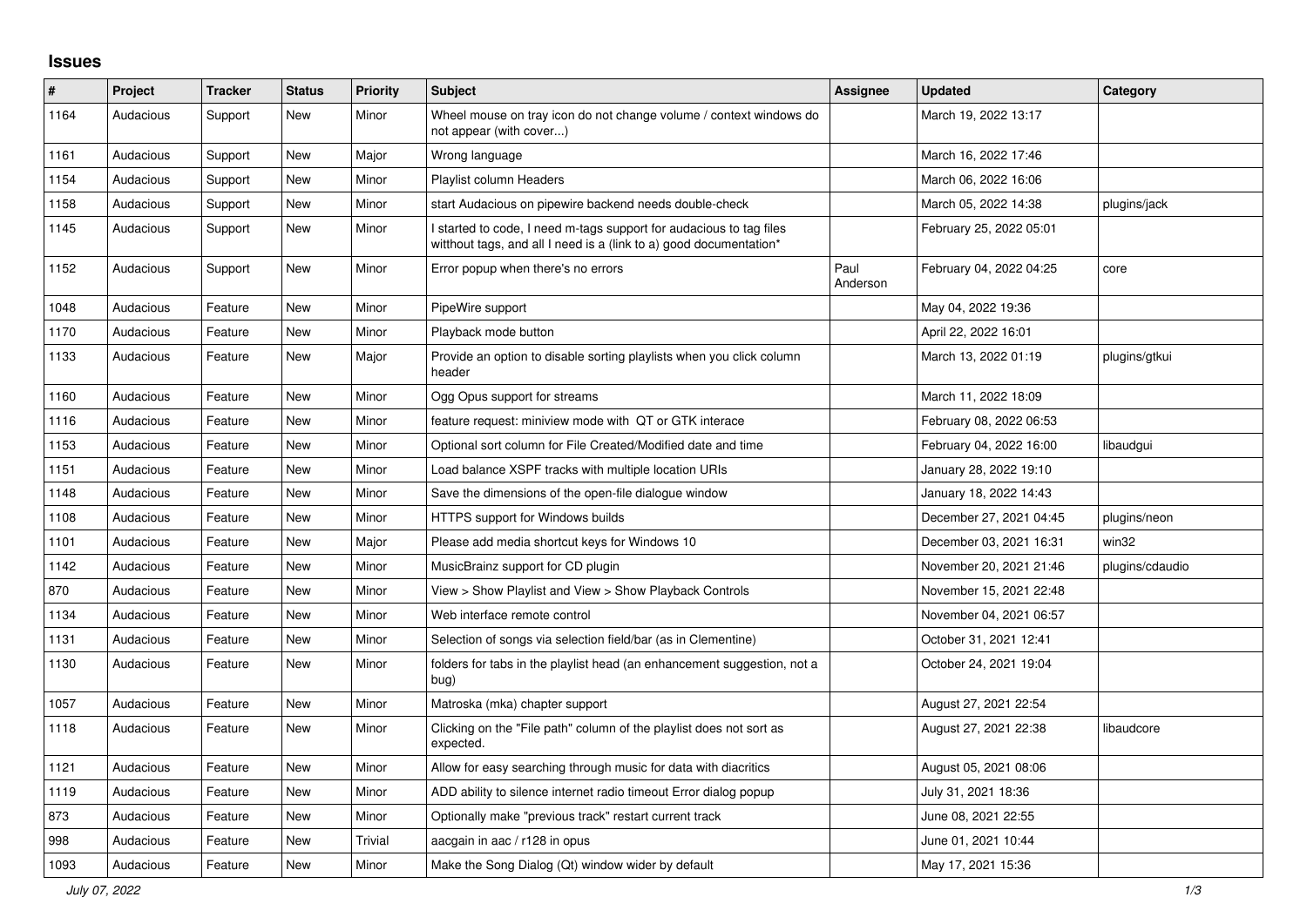| $\vert$ # | Project   | <b>Tracker</b> | <b>Status</b> | <b>Priority</b> | <b>Subject</b>                                                                                      | <b>Assignee</b> | <b>Updated</b>          | Category                 |
|-----------|-----------|----------------|---------------|-----------------|-----------------------------------------------------------------------------------------------------|-----------------|-------------------------|--------------------------|
| 1097      | Audacious | Feature        | New           | Minor           | Replace the volume button with a horizontal scale                                                   |                 | May 17, 2021 00:21      |                          |
| 1098      | Audacious | Feature        | <b>New</b>    | Minor           | Hide empty Services playlist sub-menu                                                               |                 | May 10, 2021 09:25      | libaudgui                |
| 1096      | Audacious | Feature        | New           | Minor           | Calculate and show selection stats in the status bar                                                |                 | May 10, 2021 03:06      |                          |
| 1099      | Audacious | Feature        | New           | Minor           | Per-track ReplayGain shouldn't be enabled by default                                                |                 | May 09, 2021 13:41      |                          |
| 1095      | Audacious | Feature        | <b>New</b>    | Minor           | Ctrl $+$ Z / R to undo / redo changes to playlist                                                   |                 | May 07, 2021 18:42      |                          |
| 1092      | Audacious | Feature        | New           | Minor           | Reread metadata on play option                                                                      |                 | April 30, 2021 03:35    |                          |
| 1091      | Audacious | Feature        | New           | Minor           | Built-in lyrics support                                                                             |                 | April 28, 2021 18:24    |                          |
| 1088      | Audacious | Feature        | New           | Minor           | plugin: status icon: ADD option to select tray mouse Middle Click action                            |                 | April 11, 2021 12:05    | plugins/statusicon       |
| 883       | Audacious | Feature        | New           | Minor           | Consider adding USF plugin                                                                          |                 | April 07, 2021 01:00    |                          |
| 882       | Audacious | Feature        | New           | Minor           | Consider adding vgmstream plugin                                                                    |                 | April 07, 2021 00:47    |                          |
| 1071      | Audacious | Feature        | New           | Minor           | Linkage could be improved for packagers.                                                            |                 | March 31, 2021 00:32    |                          |
| 1082      | Audacious | Feature        | New           | Minor           | File writer option to pad track numbers with leading zeros                                          |                 | March 31, 2021 00:15    | plugins/filewriter       |
| 1076      | Audacious | Feature        | New           | Minor           | Adjustable background and fonts colors and fonts size in<br>playlist---zoomable playlist            | Tom Hammer      | March 09, 2021 00:38    | plugins/playlist-manager |
| 1072      | Audacious | Feature        | New           | Minor           | QT AOSD plugin                                                                                      |                 | February 17, 2021 21:18 | plugins/aosd             |
| 51        | Audacious | Feature        | New           | Minor           | Option to inhibit suspend                                                                           |                 | February 13, 2021 09:23 |                          |
| 1067      | Audacious | Feature        | New           | Minor           | Equalizer adjustments are coarse.                                                                   |                 | February 11, 2021 10:09 |                          |
| 1066      | Audacious | Feature        | New           | Minor           | Allow Equalizer window to be resized.                                                               |                 | February 11, 2021 10:05 |                          |
| 1058      | Audacious | Feature        | New           | Minor           | Allow changing the language/locale in settings                                                      |                 | January 30, 2021 18:11  |                          |
| 956       | Audacious | Feature        | New           | Minor           | Stream to chromecast                                                                                |                 | January 11, 2021 01:19  |                          |
| 786       | Audacious | Feature        | New           | Minor           | Port global hotkeys plugin to Windows                                                               |                 | January 04, 2021 21:52  | plugins/hotkey           |
| 1047      | Audacious | Feature        | New           | Minor           | Stop playing after any chosen track                                                                 |                 | December 29, 2020 01:23 |                          |
| 1046      | Audacious | Feature        | <b>New</b>    | Minor           | Add all id3v2 frames in the settings of Playlist available columns                                  |                 | December 28, 2020 21:14 | plugins/gtkui            |
| 1017      | Audacious | Feature        | New           | Minor           | QT Global Hotkeys rework proposal and cross-platform support                                        | Domen Mori      | December 07, 2020 04:22 | plugins/hotkey           |
| 1013      | Audacious | Feature        | New           | Minor           | Request re Album Art using music file metatag                                                       |                 | August 03, 2020 22:48   |                          |
| 1011      | Audacious | Feature        | New           | Minor           | Visible separator of folders in the playlist                                                        |                 | July 18, 2020 16:10     |                          |
| 996       | Audacious | Feature        | New           | Minor           | Refine playlists when searching (search all playlists)                                              |                 | June 16, 2020 09:58     |                          |
| 995       | Audacious | Feature        | <b>New</b>    | Minor           | Add star rating to songs                                                                            |                 | June 16, 2020 09:56     |                          |
| 969       | Audacious | Feature        | New           | Minor           | streamtuner plugin: Please add column-sortability, or at least sort<br>alphabetically by 1st column |                 | June 16, 2020 09:54     | plugins/streamtuner      |
| 987       | Audacious | Feature        | New           | Minor           | Closing of Search Library tool by same method as opening it                                         |                 | May 13, 2020 00:15      |                          |
| 909       | Audacious | Feature        | New           | Minor           | remember open/close status of equalizer and equalizer-presets<br>windows                            |                 | April 22, 2020 06:56    | libaudgui                |
| 968       | Audacious | Feature        | New           | Minor           | Loop PSF files at normal loop points during repeat mode                                             |                 | April 16, 2020 03:25    | plugins/psf              |